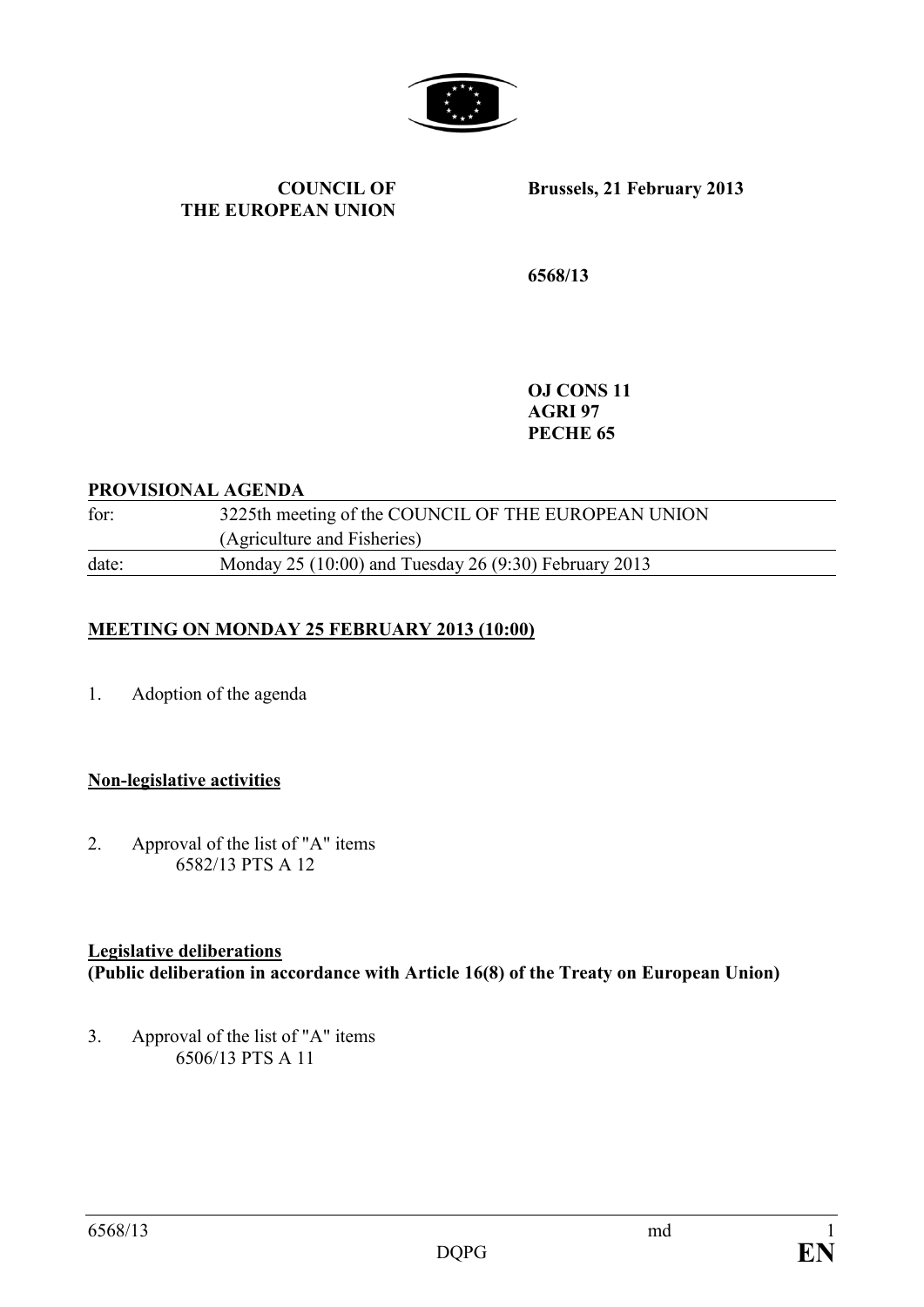# AGRICULTURE

- 4. CAP Reform Package
	- (a) Proposal for a Regulation of the European Parliament and of the Council establishing rules for direct payments to farmers under support schemes within the framework of the common agricultural policy ("Basic Payment Scheme") **(First reading)** Interinstitutional file: 2011/0280 (COD)
		- Orientation debate 6638/13 AGRI 99 AGRIFIN 33 CODEC 363
	- (b) Proposal for a Regulation of the European Parliament and of the Council on the financing, management and monitoring of the common agricultural policy (Horizontal regulation) ("Transparency") **(First reading)** Interinstitutional file: 2011/0288 (COD)
		- Orientation debate 6640/13 AGRI 100 AGRISTR 21 AGRIORG 19 AGRIFIN 34 CODEC 364  $+$  COR 1